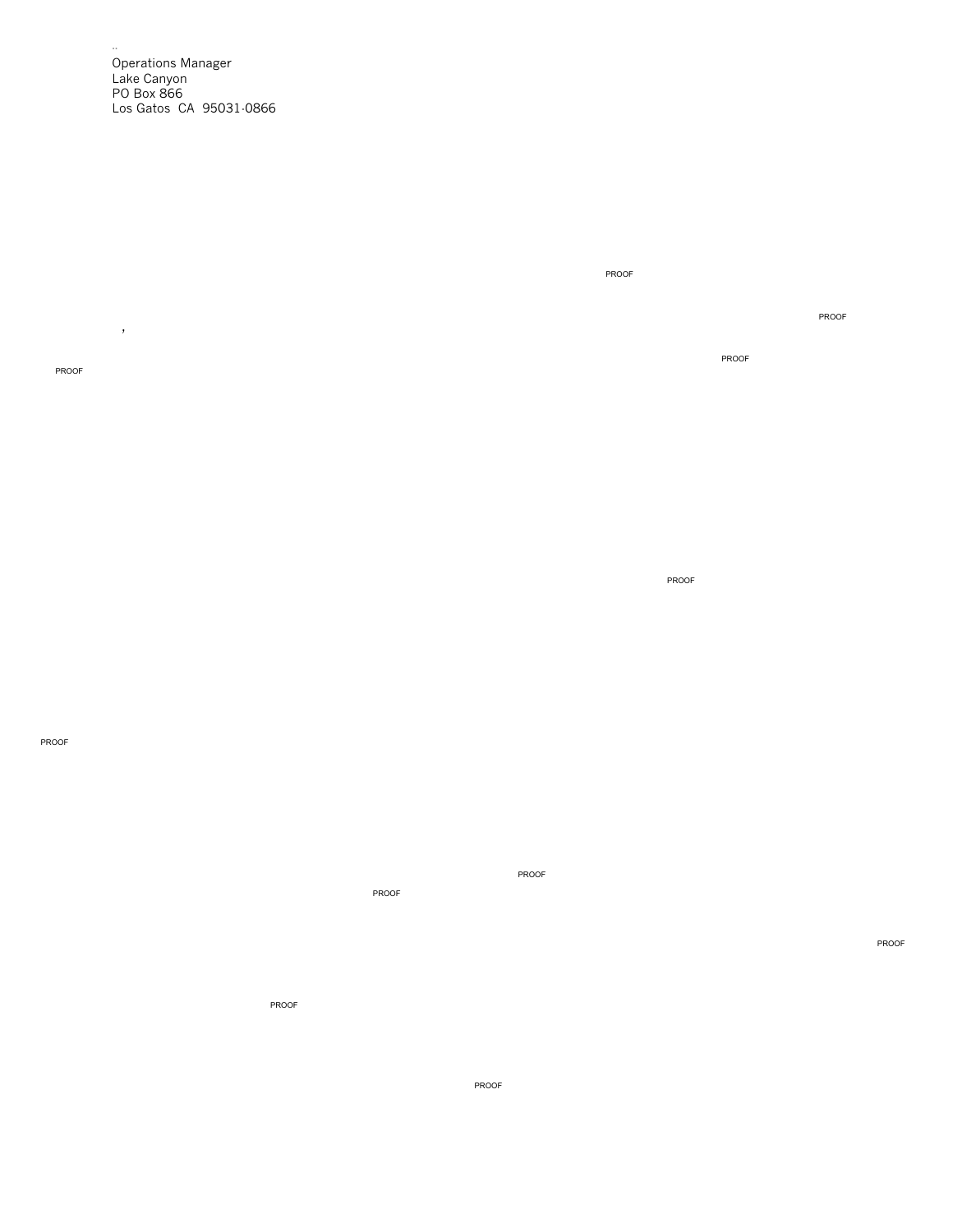# **Lake Canyon Mutual Water Company**

POST OFFICE BOX 866 LOS GATOS, CA 95031-0866 lakecanyonmwco@yahoo.com www.lakecanyon.com

#### **BOARD MEETING MINUTES: December 2, 2013**

Kirk called the meeting to order at 7:07 PM at the Filtration Plant.

Attending: Aaron Behman, Kirk Epperly, Cheri Salazar, and Phil Abel. **Also present**: Barbara Abel, John Lipka, and Stacey Johnson.

#### **Communication and Correspondence:**

- 1) Richard Pettyplace relayed to the board through Aaron that the meter box installation at 19501 Beardsley was a trip hazard.
- 2) Barbara Abel has been working on several General Liability insurance bids. Barbara received a bid from Alteris.
- 3) Phil was approached by Bob Cabral in regards to Bob's plans to move his family back into the property at 19260 Beardsley Rd.

**Approval of the Minutes of the Previous Meeting:** *Phil moved to accept the previous meeting's minutes (October) as mailed. Aaron seconded. The motion was approved unanimously.* 

**Financial Report:** Kirk reviewed the previous month's Financial Reports (Oct & Nov). Phil *moved to*  accept the previous month's Financial Reports. Aaron seconded. The motion was<sub>p</sub>agproved unanimously.

| <b>Date</b> | <b>Num</b>          | <b>Transaction</b>                     | <b>Memo/Description</b>       |            | <b>Amount</b> |  |
|-------------|---------------------|----------------------------------------|-------------------------------|------------|---------------|--|
| 10/31/2013  |                     | <b>INTEREST PAYMENT</b>                |                               | 1.01       |               |  |
| 10/31/2013  |                     | <b>PAYCHEX Payroll Taxes</b>           |                               |            | 553.24        |  |
| 10/31/2013  |                     | <b>DEPOSIT</b>                         |                               | 10662.75   |               |  |
| 10/30/2013  | DD                  | Barbara Abel                           | <b>Water Plant Operator</b>   |            | 1,096.20      |  |
| 10/24/2013  | 4063                | PayChex                                |                               |            | 113.07        |  |
| 10/24/2013  | 4061                | <b>Compressed Air Supply</b>           | <b>Compressor Maintenance</b> |            | 428.66        |  |
| 10/23/2013  | 4064                | <b>Rural Supply</b>                    |                               |            | 8.65          |  |
| 10/23/2013  | 4062                | Verizon                                |                               |            | 41.62         |  |
| 10/23/2013  | 4065                | San Jose Water Company                 |                               |            | 1,220.55      |  |
| 10/17/2013  | 4051                | Santa Clara Public Heath Lab           | <b>PROOF</b>                  |            | 40.00         |  |
| 10/15/2013  | 299                 | Tiffany Epperly <sub>cor</sub>         | <b>Treasurer</b>              |            | 271.46        |  |
| 10/15/2013  |                     | Beardsley Bridge Loan                  |                               |            | 1,169.12      |  |
| 10/15/2013  | 4060                | <b>PGE</b>                             |                               |            | 756,77        |  |
| 10/8/2013   |                     | PAYPAL TRANSFER                        |                               | 6220.57    |               |  |
| 10/3/2013   |                     | <b>RETURN ITEM FEE</b>                 |                               |            | 12.00         |  |
| 10/3/2013   |                     | PRRETURN ITEM CHARGE - PAPER MN 131003 |                               | 760.00     |               |  |
|             |                     |                                        |                               |            |               |  |
|             |                     |                                        | <b>Total Deposits</b>         | 16,884.33  | 6,471.34      |  |
|             | <b>Total Checks</b> |                                        |                               |            |               |  |
|             |                     | <b>PROOF</b>                           | General Fund                  | 140,998.18 |               |  |
|             |                     |                                        | <b>Market Rate</b>            | 8,171.50   |               |  |

Total 149,169.68

PROOF

PROOF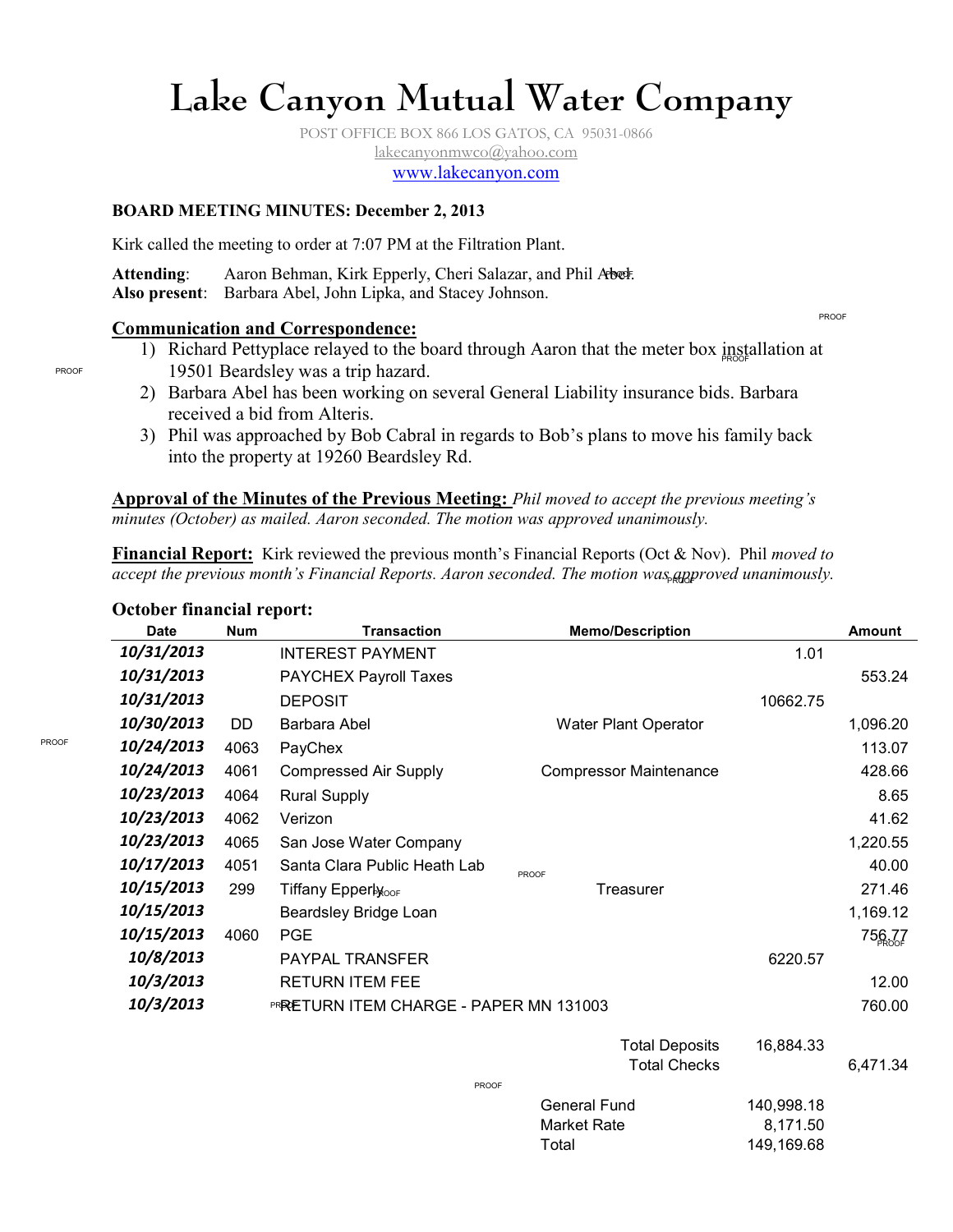# **November financial report:**

| <b>Date</b> | <b>Num</b> | <b>Transactions</b>          | <b>Memo/Description</b>        | <b>Amount</b>          |  |
|-------------|------------|------------------------------|--------------------------------|------------------------|--|
| 11/29/2013  |            | <b>INTEREST PAYMENT</b>      |                                | 1.02                   |  |
| 11/29/2013  |            | <b>Payroll Taxes</b>         |                                | 291.93                 |  |
| 11/27/2013  | DD         | Barbara Abel                 | Water Plant Operator           | 1,096.20               |  |
| 11/18/2013  | 4068       | <b>State Fund</b>            | <b>Workman's Comp</b>          | 589.50                 |  |
| 11/18/2013  | 4067       | PG&E                         |                                | 648.57                 |  |
|             |            |                              | <b>Canyon Labor 3 months</b>   |                        |  |
| 11/18/2013  | 304        | <b>Thom Newhall</b>          | <i><b>labor</b></i>            | 1,187.55               |  |
| 11/15/2013  |            | Beardsley Bridge Loan        |                                | PROOF 1,169.12         |  |
| 11/14/2013  | 4069       | San Jose Water Company       |                                | 1,048.18               |  |
| 11/8/2013   | 4058       | Santa Clara Public Heath Lab |                                | 115.00<br><b>PROOF</b> |  |
|             |            |                              | <b>October Fest</b>            |                        |  |
| 11/8/2013   | 4066       | Cheri Salazar                | reimbursement<br>115.84        |                        |  |
|             |            |                              | <b>ONLINE DEP DETAIL &amp;</b> |                        |  |
| 11/8/2013   |            | <b>Bank Charge</b>           | <b>IMAGES</b>                  | 3.00                   |  |
| 11/6/2013   | 303        | <b>Tiffany Epperly</b>       | Treasurer                      | 271.45                 |  |
| 11/4/2013   | 301        | Jo Thorsen                   | <b>Canyon Labor</b>            | 45.68                  |  |
|             |            |                              |                                |                        |  |
|             |            |                              | <b>Total Deposits</b>          | 1.02                   |  |
|             |            |                              | <b>Total Checks</b>            | 6,582.02               |  |
|             |            |                              | PROOF<br><b>General Fund</b>   | 134,417.18             |  |
|             |            |                              | <b>Market Rate</b>             | 8,171.74               |  |
|             |            |                              | Total                          | 142.588.92             |  |
|             |            |                              |                                |                        |  |

# **Previous Months Delinquencies:**

No improved accounts over 60 days late

# **Community Water Usage for the Month (gallons per day):**

|                                          | July         | Aug   | Sept  | Oct   | Nov   |
|------------------------------------------|--------------|-------|-------|-------|-------|
| Filter out (Into Tanks)                  | 18176        | 14050 | 12198 | 11343 | 10896 |
| Past Midpoint                            | 11900        | 7921  | 6277  | 5560  | 5100  |
| Laurel                                   | 2080         | 2314  | 2477  | 2593  | 2421  |
| From San Jose Water Co.                  | NA*          | 10140 | 9025  | 8682  | 8238  |
| From Spring Box                          | 5889         | 4649  | 3957  | 3453  | 3182  |
| * New San Jose Water meter was installed | <b>PROOF</b> |       |       |       |       |
|                                          | <b>PROOF</b> |       |       |       |       |

**Water Quality Report:** Water test absent of coliform for the previous month.

#### **Staff Report:**

- 1) Barbara presented the General Liability insurance bid from Alteris and the bid was discussed. The quote was for \$2945 annually. The board asked Barbara to investigate the cost of additional coverage.
- 2) The annual service of the filtration plant equipment was completed by Mountain View Services for a cost of approximately \$2810.
- 3) Kirk indicated that he is currently working constructed by line project and will be pursuing assistance from Al Smith.

PROOF

PROOF